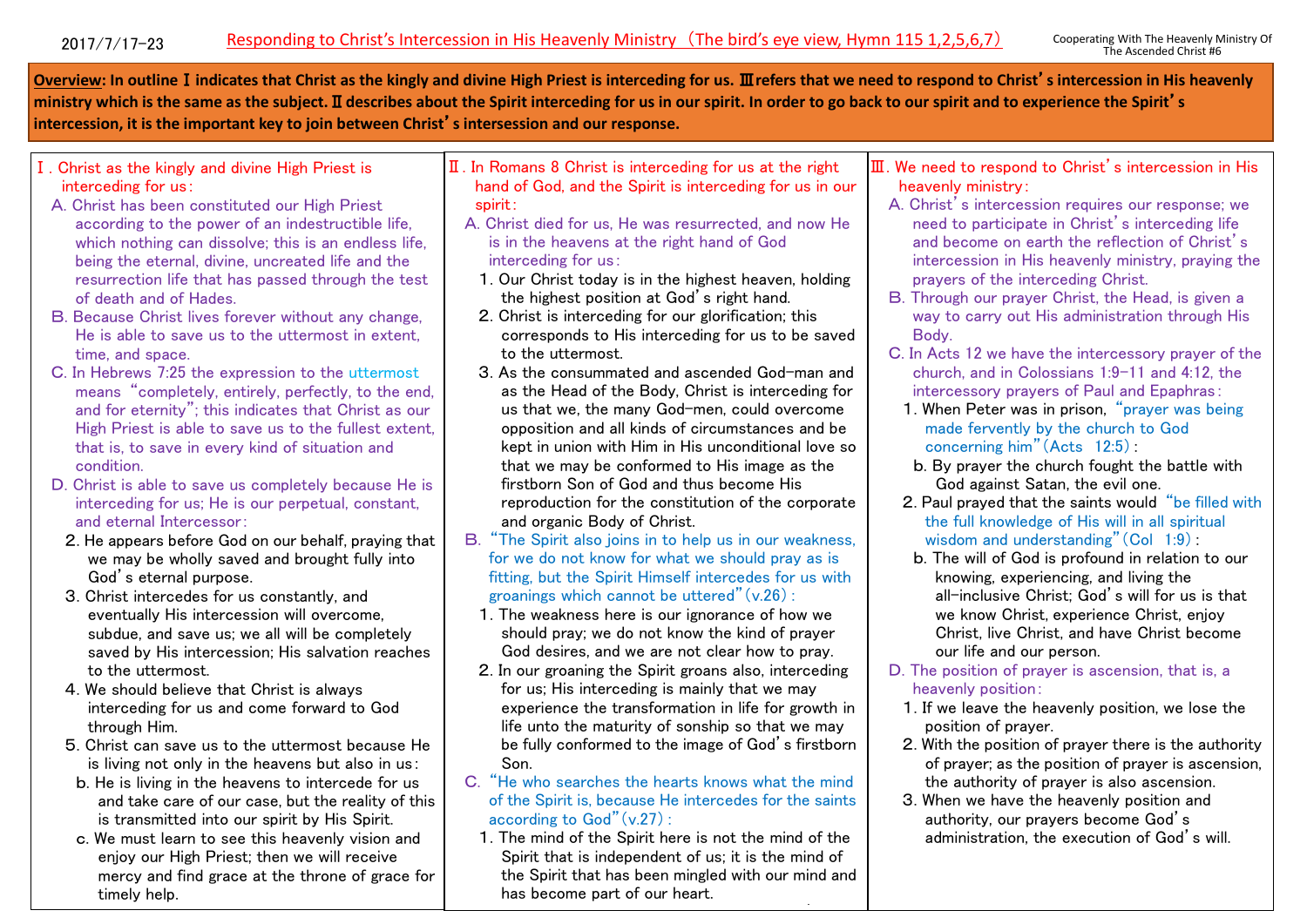### Experience $\left($  $\right)$ : Christ as a High Priest is able to save you to the uttermost

When this standard model (God-man Jesus) was resurrected, being born in His humanity to be the firstborn Son of God, He included us (1 Pet. 1:3). When He was sonized in His humanity, in His resurrection, we were born as sons of God. We need to forget time. There is no clock in heaven, and there will be no watches in eternity. Although we may not be able to understand this, we should simply accept it. According to the pure word of the Holy Bible, when Christ was resurrected, He imparted Himself into us as life, and we were reborn. After imparting Himself into us as life, Christ entered into perfection, into glory, where He is now interceding for our glorification.

Christ is interceding for us to be saved to the uttermost. Although I have heard many messages saying that Christ is interceding for us, I have not heard one message which said that Christ is interceding for us to be brought into perfection. Many pastors use Romans 8:34 and Hebrews 7:25 concerning Christ's interceding to comfort those who are in difficulty. But Christ is not interceding merely for us to have comfort. Such a concept of His intercession is too low. Christ is interceding for us to be glorified and to be saved into His perfection.

### For Middle/High School Students

As a middle or high school student, you should study diligently and challenge to enter the best college possible. Your goal should be set according to your own measure. In another word, although not everyone can go to Tokyo University, it is still very important for you to go forward aiming to the higher and challenging goal.

But if you think about your salvation according to the Lord's word, then you will be surprised. Heb 7:25 Hence also He is able to save to the uttermost those who come forward to God through Him, since He lives always to intercede for them.

Being saved to the uttermost means the glorious life of God saturate completely from spirit to soul and body. Regarding this salvation to the uttermost, God will neither lower His level of standard nor give up halfway without completion. According to our concept, "being saved to the uttermost" is considered much more difficult than graduating Harvard University. When you look at your failures or shortcomings, you may feel it is very hard to believe that you are able to be saved to the uttermost. However, no one can nullify or change the word of Hebrew 7:25. No matter how you feel, the word of God cannot be changed. So just believe and accept the words in faith that you can be "saved to the uttermost" and you can be "glorified". What you can do is, either you cooperate with the Lord willingly to accelerate your salvation, or you delay your salvation to the uttermost with your unbelief.

Experience the Lord, through your relationship with your friends and teachers in your school. There may be a classmate who accuses you falsely or who is incompatible with you and speaks irritating words to you. There also may be a teacher who doesn't like you. In reality, the Lord uses this kind of environment to touch your peculiarity, and is trying to transform you. You can open to the Lord and pray, "Lord, please save me to the uttermost", for your relationship with others.

## Experience  $2$ : Seek first God's kindom and God's righteousness, and become an ambassador of the heavenly kingom

Prayer is the only way to have our mind set on the things in heaven. When we set our mind on things above by praying, we will not pray for trivial matters. Instead our prayer will be occupied with Christ's heavenly intercession, ministry, and administration. Because Christ is interceding for the churches around the world, we also pray for the churches. We should let the Lord take care of all the small matters in our living. Our responsibility is to seek first the kingdom of God and God's righteousness (Matt. 6:33). Since the Father knows our need, He will take care of us and meet our need.

Matt 6:29 But I tell you that not even Solomon in all his glory was clothed like one of these. 30 And if God so arrays the grass of the field, which is here today and tomorrow is cast into the furnace, will He not much more clothe you, you of little faith? 31 Therefore do not be anxious, saying, What shall we eat? or, What shall we drink? or, With what shall we be clothed? 32 For all these things the Gentiles are anxiously seeking. For your heavenly Father knows that you need all these things. 33 But seek first His kingdom and His righteousness, and all these things will be added to you. 34 Therefore do not be anxious for tomorrow, for tomorrow will be anxious for itself; sufficient for the day is its own evil.

When we set our mind on the things which are above during our times of prayer, we become a reflection of Christ's ministry in the heavens. Through our prayer, Christ, the Head, is given a way to carry out His administration through His Body. When we pray, we are a heavenly ambassador on earth as the extension of God's kingdom. However, when we are gossiping, we are not a heavenly ambassador at all. Only when we pray do we become an ambassador of the heavenly kingdom on earth in a practical way.

#### For Young Working Saints

Young working saints first must become financially independent from their parents. Then, you need to bear the responsibility to support the church and your family in both spiritual and financially side. But to bear this responsibility, you should never do it according to the concept like gentiles. If you keep the same financial concept as gentile people do (in which the first priority for anything is you), eventually you will lose the burden for the church and lose the God's blessing. God knows your needs in your daily living, so you should first set your priority on Christ and the church, and pray for them. Then your needs in your living will be added to you.

Brother's testimony: During the construction of Motoyama meeting hall, the first meeting hall built in Kobe, I needed to go to supervise construction every evening in which there was no church meeting. So I left my office at 5:05 pm (while regular work time ends at 5pm), to go to see the construction. Satan had threatened me frequently saying "If you keep doing this, don't you think you may be fired?" But I continued this for about 6 months for the need of the church. At the beginning of April, the construction finished, and then our church started the meetings at this meeting hall. Surprisingly, in the end of March, since my company appreciated my performance and also feared I might leave the company, I was promoted to the higher position. (In that year, actually the company did not have a good performance, no one besides me was promoted.) The Lord's promise, "Seek first His kingdom and His righteousness, and all your needs for living will be added to you" is faithful. Hallelujah!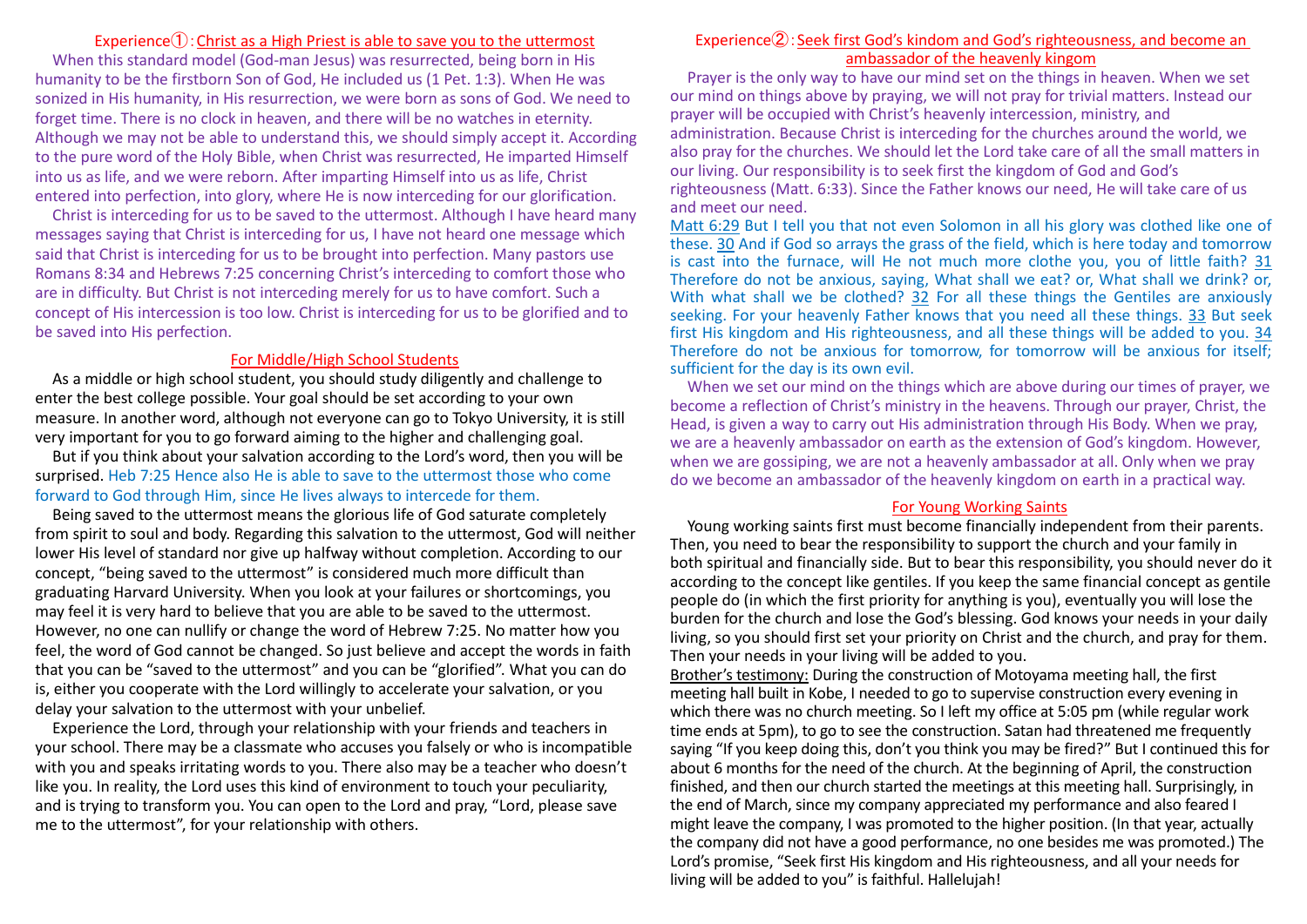# #6 Responding to Christ's Intercession in His Heavenly Ministry

**Scriptures** 

## Ⅰ.Christ as the kingly and divine High Priest is interceding for us:

Heb 7:24 But He, because He abides forever, has His priesthood unalterable. 25 Hence also He is able to save to the uttermost those who come forward to God through Him, since He lives always to intercede for them. 26 For such a High Priest was also fitting to us, holy, guileless, undefiled, separated from sinners and having become higher than the heavens,

9:24 For Christ did not enter into a holy place made by hands, a figure of the true, but into heaven itself, to appear now before the face of God for us;

2Tim 1:9 Who has saved us and called us with a holy calling, not according to our works but according to His own purpose and grace, which was given to us in Christ Jesus before the times of the ages

Eph 3:11 According to the eternal purpose which He made in Christ Jesus our Lord, Col 3:1 If therefore you were raised together with Christ, seek the things which are above, where Christ is, sitting at the bright hand of God.

1:27 To whom God willed to make known what are the riches of the glory of this mystery among the Gentiles, which is Christ in you, the hope of glory,

Heb 4:14 Having therefore a great High Priest who has passed through the heavens, Jesus, the Son of God, let us hold fast the confession. 15 For we do not have a High Priest who cannot be touched with the feeling of our weaknesses, but One who has been tempted in all respects like us, yet without sin. 16 Let us therefore come forward with boldness to the throne of grace that we may receive mercy and find grace for timely help.

## Ⅱ.In Romans 8 Christ is interceding for us at the right hand of God, and the Spirit is interceding for us in our spirit:

Rom 8:6 For the mind set on the flesh is death, but the mind set on the spirit is life and peace.・・・16 The Spirit Himself witnesses with our spirit that we are children of God. Rom 8:26 Moreover, in like manner the Spirit also joins in to help us in our weakness, for we do not know for what we should pray as is fitting, but the Spirit Himself intercedes for us with groanings which cannot be uttered. 27 But He who searches the hearts knows what the mind of the Spirit is, because He intercedes for the saints according to God.

Rom 8:34 Who is he who condemns? It is Christ Jesus who died and, rather, who was raised, who is also at the right hand of God, who also intercedes for  $us. \cdot \cdot \cdot 37$  But in all these things we more than conquer through Him who loved us. 38 For I am persuaded that neither death nor life nor angels nor principalities nor things present nor things to come nor powers 39 Nor height nor depth nor any other creature will be able to separate us from the love of God, which is in Christ Jesus our Lord.

Rom 12:2 And do not be fashioned according to this age, but be transformed by the renewing of the mind that you may prove what the will of God is, that which is good and well pleasing and perfect.

Heb 8:1 Now in the things which are being said the chief point is this: We have such a High Priest, who sat down on the right hand of the throne of the Majesty in the heavens,

## Ⅲ.We need to respond to Christ's intercession in His heavenly ministry:

Act12:5 So then Peter was kept in the prison; but prayer was being made fervently by the church to God concerning him.

Col 1:9 Therefore we also, since the day we heard of it, do not cease praying and asking on your behalf that you may be filled with the full knowledge of His will in all spiritual wisdom and understanding, 10 To walk worthily of the Lord to please Him in all things, bearing fruit in every good work and growing by the full knowledge of God, 11 Being empowered with all power, according to the might of His glory, unto all endurance and long-suffering with joy,

Col 4:3 Praying at the same time for us also, that God would open to us a door for the word, to speak the mystery of Christ (because of which also I am bound),

4:12 Epaphras, who is one of you, a slave of Christ Jesus, greets you, always struggling on your behalf in his prayers that you may stand mature and fully assured in all the will of God.

Matt 17:20 …for truly I say to you, If you have faith like a mustard seed, you will say to this mountain, Move from here to there, and it will move; and nothing will be impossible to you.

Matt 18:18 Truly I say to you, Whatever you bind on the earth shall have been bound in heaven, and whatever you loose on the earth shall have been loosed in heaven. <sup>19</sup> Again, truly I say to you that if two of you are in harmony on earth concerning any matter for which they ask, it will be done for them from My Father who is in the heavens.

1Tim 2:1 I exhort therefore, first of all, that petitions, prayers, intercessions, thanksgivings be made on behalf of all men;

2Thes 3:1 Finally, brothers, pray concerning us, that the word of the Lord may run and be glorified, even as it is also with you;

Eph 1:17 That the God of our Lord Jesus Christ, the Father of glory, may give to you a spirit of wisdom and revelation in the full knowledge of Him, 18 The eyes of your heart having been enlightened, that you may know what is the hope of His calling, and what are the riches of the glory of His inheritance in the saints, 19 And what is the surpassing greatness of His power toward us who believe, according to the operation of the might of His strength,

Matt 6:10 Your kingdom come; Your will be done, as in heaven, so also on earth. Eph 6:18 By means of all prayer and petition, praying at every time in spirit and watching unto this in all perseverance and petition concerning all the saints,